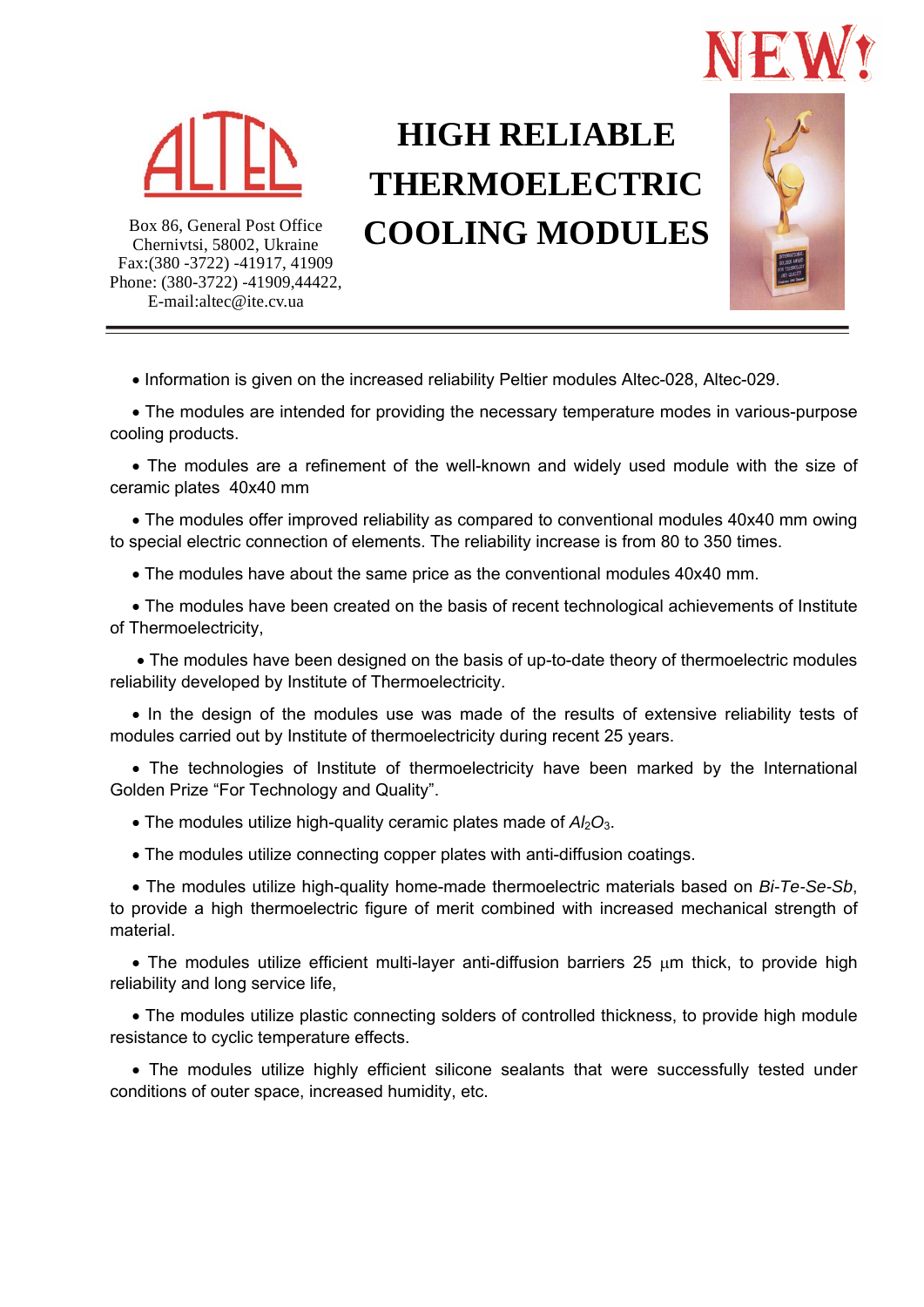### • The basic module parameters

| Module type | Dimensions, mm |    |     |                      |               |           |                             |
|-------------|----------------|----|-----|----------------------|---------------|-----------|-----------------------------|
|             | а              | b  | C   | $U_{\text{max}}$ , V | $I_{max}$ , A | $Q_0$ , W | $\Delta T_{\text{max}}$ , K |
| Altec-028   | 40             | 40 | 3,8 | 7,4                  | 12            | 54,5      | $72 + 2$                    |
| Altec-029   | 40             | 40 | 3,8 | 3,6                  | 24            | 53,7      | $72+2$                      |



Fig.1. Diagram of thermoelectric module

1-electric conductors; 2-cold ceramics; 3-hot ceramics;

*T<sub>c</sub>*-temperature of external surface of ceramic plate without conductors *l*;

*Th* – temperature of external surface of ceramic plate with conductors *l*;

- *Umax* maximum operating pressure,
- $I_{\text{max}}$  maximum operating current,
- $\bullet$   $Q_0$  maximum cooling power at 300 K,
- $\Delta T_{\text{max}}$  maximum temperature difference at hot ceramics surface temperature  $T_h$  = 300 K,
- $l$  the length of conductors 150mm,
- $\bullet$   $l_0$  the length of the non-insulated part of conductors 10 mm,
- operating temperature range 200 420 K.

 Additional module parameters and information on the reliability are sent at the customers' request.

- The characteristics of modules are attached.
- The prices for modules are sent at the customer's request.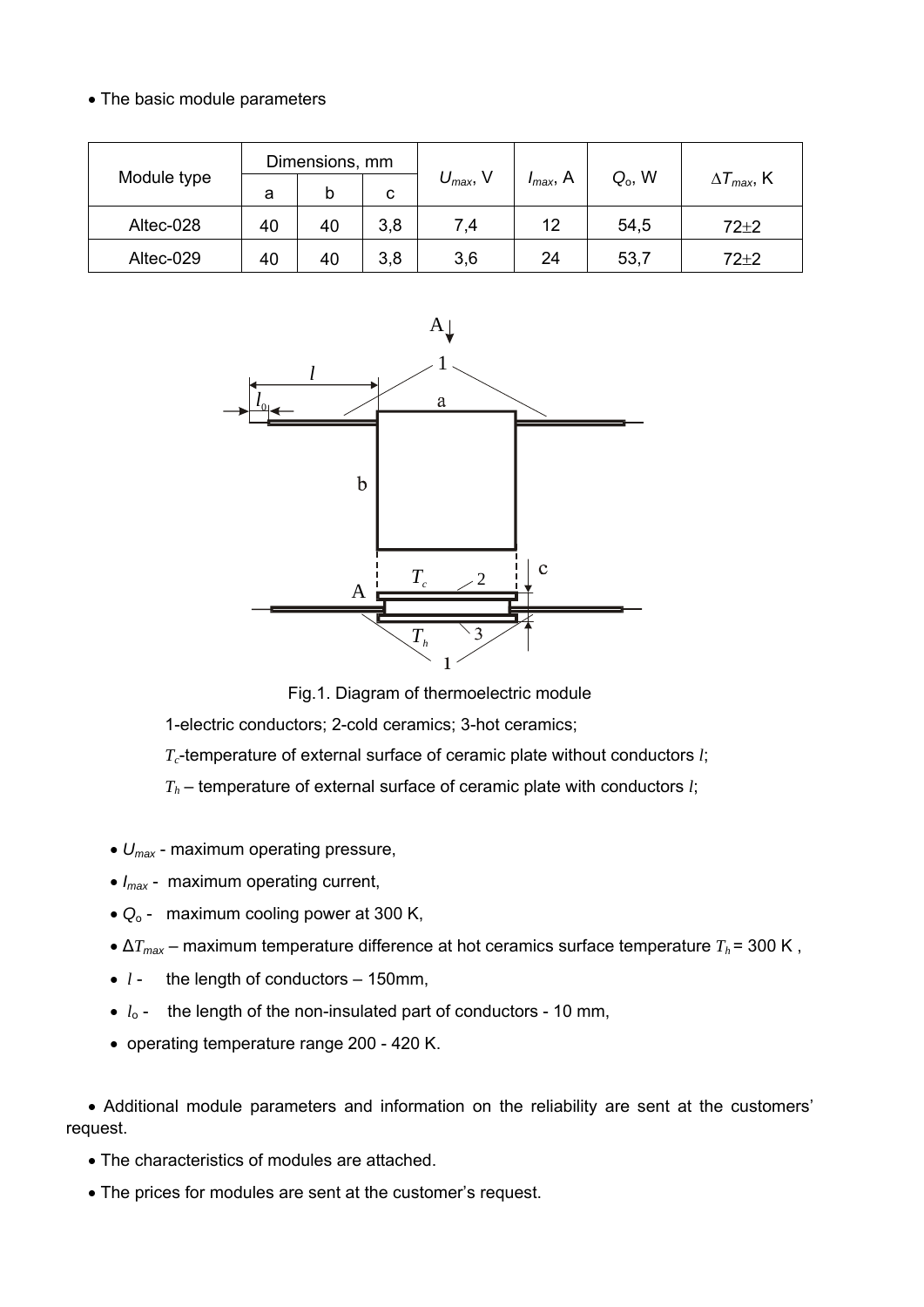#### **Orders for modules and additional information:**

**E-mail:** ite@ cv.ukrtel.net

**Fax:** (380-3722) 41917, 41909

**Phone:** (380-3722) 44422, 41909

**Post Office:** Box 86, General Post Office, Chernivtsi, 58002, Ukraine

#### **Additional information can be found on the page in Internet**

http://.ite.cv.ukrtel.net/altec

**Contact phone** (380 3722) 41909 **Contact person** Valery Rasinkov